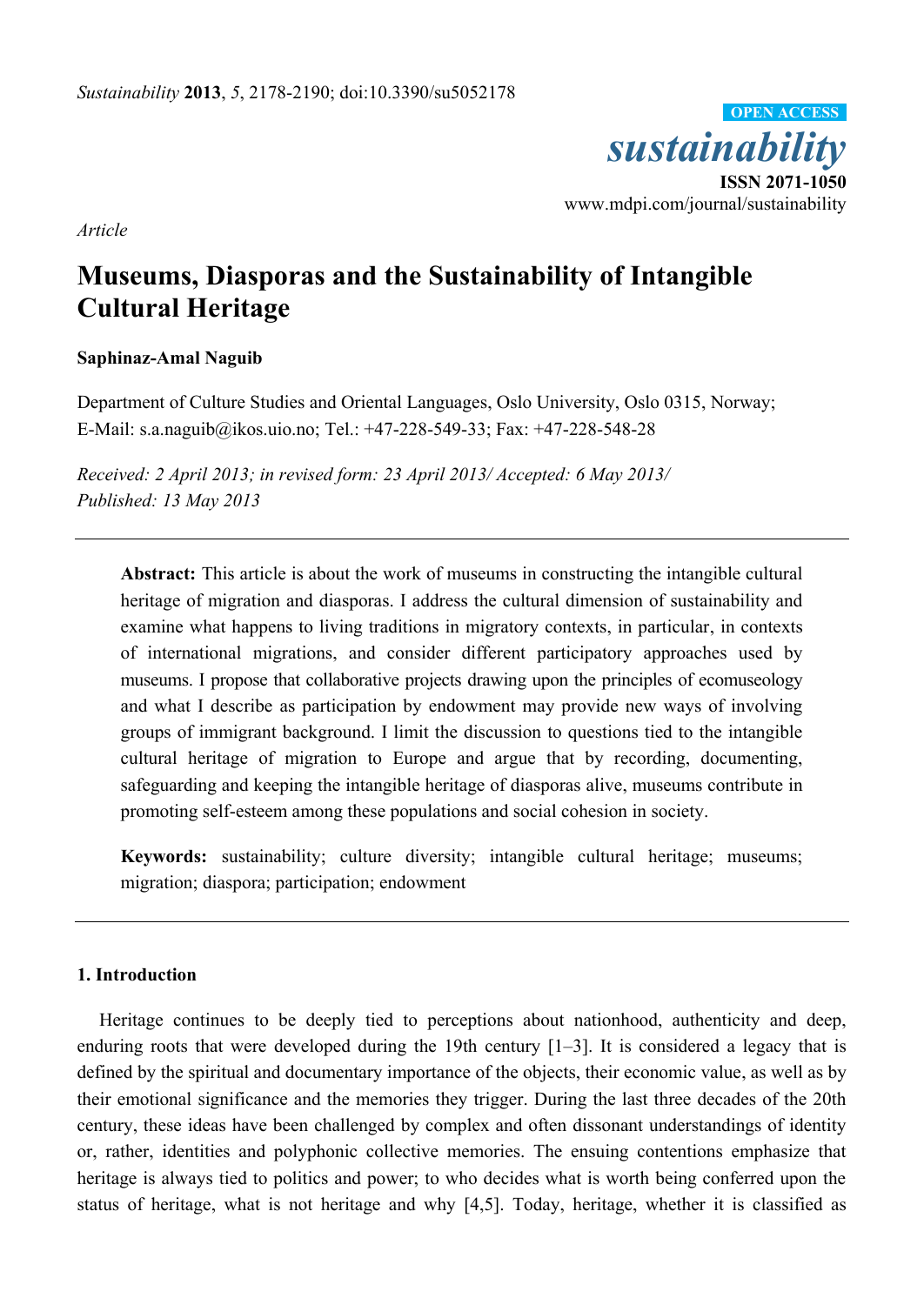tangible or intangible cultural heritage or natural heritage, has become a major cultural resource and programs of sustainable development among which sustainable tourism and innovative industries greatly relying on the commodification of heritage are main assets. This is not only done by protecting monuments in danger, renovating buildings, gentrifying ancient urban districts, but also by supporting various bodies of local knowledge, occupational skills, crafts and traditions. Museums play a significant role in collecting, recording, safeguarding and exhibiting this heritage in its different forms.

In the present article, I propose to go beyond the narrow territorial associations tied to heritage and to include populations on the move in the heritage discourse. I consider the work of museums in constructing and integrating the heritage of migration and diasporas as part of the national heritage. Concentrating on intangible cultural heritage, I address the cultural dimension of sustainability and ponder on ways to avoid the fossilization of living traditions and "enskilled" knowledge in migratory contexts, in particular, in contexts of international migrations, when they are put in museums. I then present different participatory approaches and methods of display museums of cultural history engage with to safeguard and keep the intangible heritage of migration and diasporas alive. I suggest that collaborative projects inspired by ecomuseology and what I call participation by endowment may provide new ways of involving groups of foreign backgrounds in their museological projects. My examples are taken from museums in London, Paris and Oslo. The reasons for my choice of museums are quite simple. The London Museum opened the way to representations of migrations and diasporas in 1993. It remains a major reference and example for successive exhibitions on migration and diasporas arranged elsewhere. The Cité nationale de l'histoire de l'immigration in Paris was inaugurated in October 2007 after many years of hefty debates in the country. The reception has been mitigated, and the museum is still not completely integrated in the Parisian museumscape. As for Norway, minorities and the notion of diversity have been at the center of many political discussions during the last thirty years or so. In Oslo, where about 30% of the population is of foreign origin, museums have been at the forefront in taking up this topic in their exhibition programs [6–9].

## **2. Enduring Heritage**

There are, according to Simona Bodo, two main approaches to heritage in museums [10]. One is the "essentialist" model, which considers heritage as unchangeable, permanent and, strongly inspired by the UNESCO Convention of 1972, imbued with a universal outstanding value [11]. The other approach is based on a "dialogical paradigm" that sees material and immaterial cultural heritage from a processual stance. This line entails not merely the protection and transmission of heritage, but in addition, brings forth questioning, renegotiations, alternative interpretations and also considerations on sustainability understood here as an on-going process of social and cultural learning. Culture, as Jon Hawkes advocated, constitutes the "fourth pillar" to sustainable development in addition to the economic, social and environmental ones [12,13]. Thus, besides always keeping the "well-being" of communities in focus, adding the cultural dimension to sustainability acknowledges the significance of more immaterial values that are related to notions of identity, different bodies of knowledge and ways of enduring while changing [14].

UNESCO has classified heritage into three distinct groups: tangible cultural heritage, natural heritage and, from 2003, intangible cultural heritage (ICH). Initiatives to protect ICH are continuously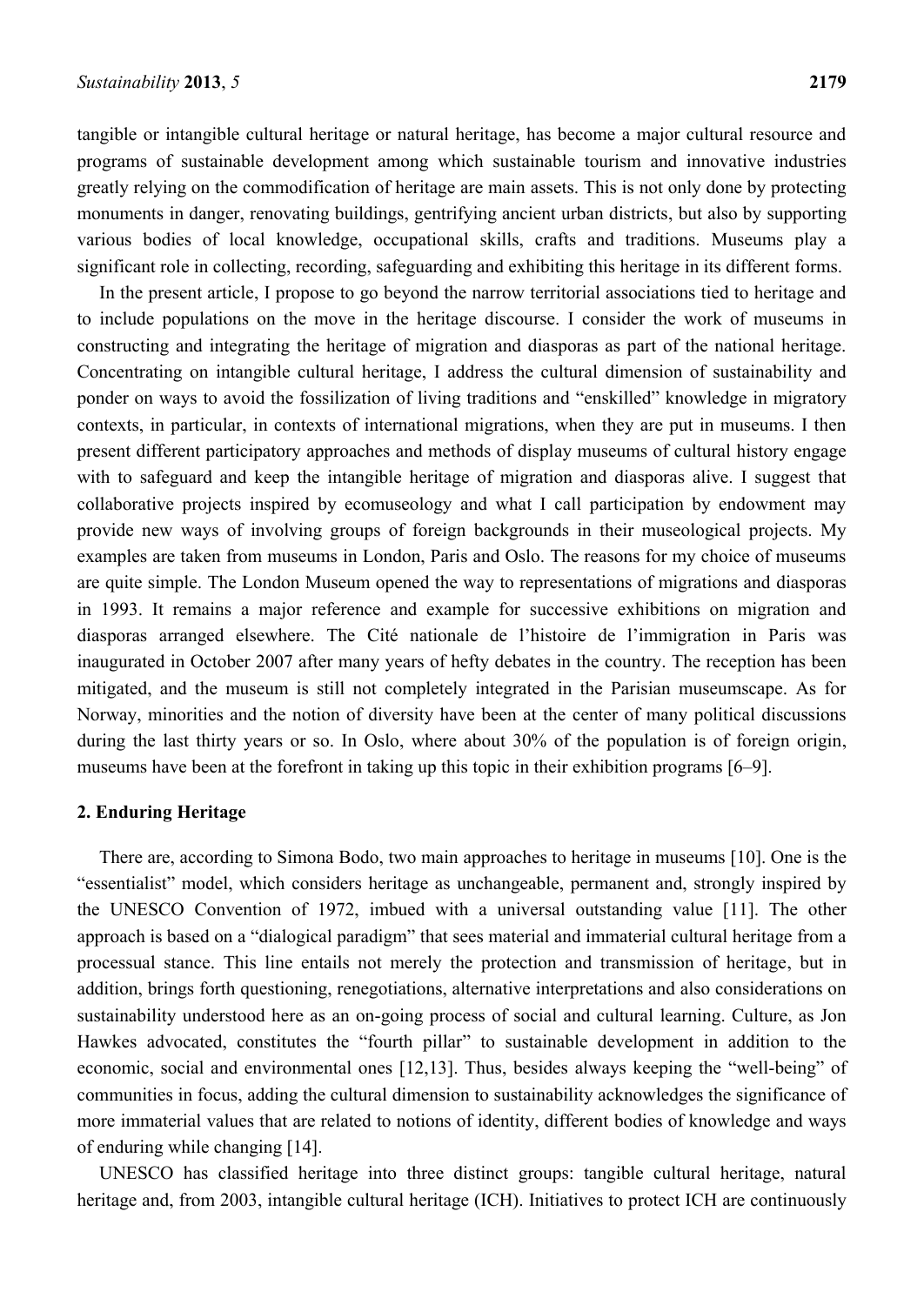introduced to ward off the disappearance of living traditions and protect them from the threats of globalization, migration and the homogenization of cultures [15–17]. The fact that more than one hundred member states from countries in the North, as well as the South have today ratified the 2003 Convention for the Safeguarding of Intangible Cultural Heritage (hereafter 2003 Convention) indicates the popularity of a more holistic and inclusive perception of heritage. Measures in view to finance the maintenance of rituals and various bodies of knowledge, occupational skills and arts that are transmitted orally, by gesture or by examples, are being adopted by several nation-states, and there is a strong competition to have elements of the national ICH nominated on UNESCO's list of World Intangible Cultural Heritage. The actual implementations of these measures have not always been successful. To delve into these questions would, however, largely exceed the purpose of the present article. I therefore refer to some of the studies on the subject [18,19] and turn instead to the much quoted and discussed article of the 2003 Convention.

Article two of the 2003 Convention states that:

The "intangible cultural heritage" means the practices, representations, expressions, knowledge, skills–as well as the instruments, objects, artefacts and cultural spaces associated therewith–that communities, groups and, in some cases, individuals recognize as part of their cultural heritage. This intangible cultural heritage, transmitted from generation to generation, is constantly recreated by communities and groups in response to their environment, their interaction with nature and their history, and provides them with a sense of identity and continuity, thus promoting respect for cultural diversity and human creativity. For the purposes of this Convention, consideration will be given solely to such intangible cultural heritage as is compatible with existing international human rights instruments, as well as with the requirements of mutual respect among communities, groups and individuals, and of sustainable development [20].

The 2003 Convention is somehow unclear regarding the communities involved and the stakeholders. These were specified at the meeting arranged by the Intangible Heritage Section of UNESCO and the Asia/Pacific Cultural Centre for UNESCO in Tokyo in 2006. Three main groups of stakeholders were listed:

- (1). Specific communities considered to form networks of people whose sense of identity or connectedness is tied to a shared history based on the practice and transmission of or engagement with their ICH.
- (2). Groups of people within or across communities who share characteristics, such as skills, experience and special knowledge, and play important roles in the present and future practice, re-creation and/or transmission of their intangible cultural heritage.
- (3). Individuals within or across communities with specific skills, knowledge, experience or other attributes.

In addition to these three groups, the meeting added "society", referring to the whole population of a country and "multinational" or "scattered communities/groups", who are attached to a single heritage that is not bound to a single geographical area or country [21]. The latter addition opens up for including migrants and diasporas in the ICH discourse.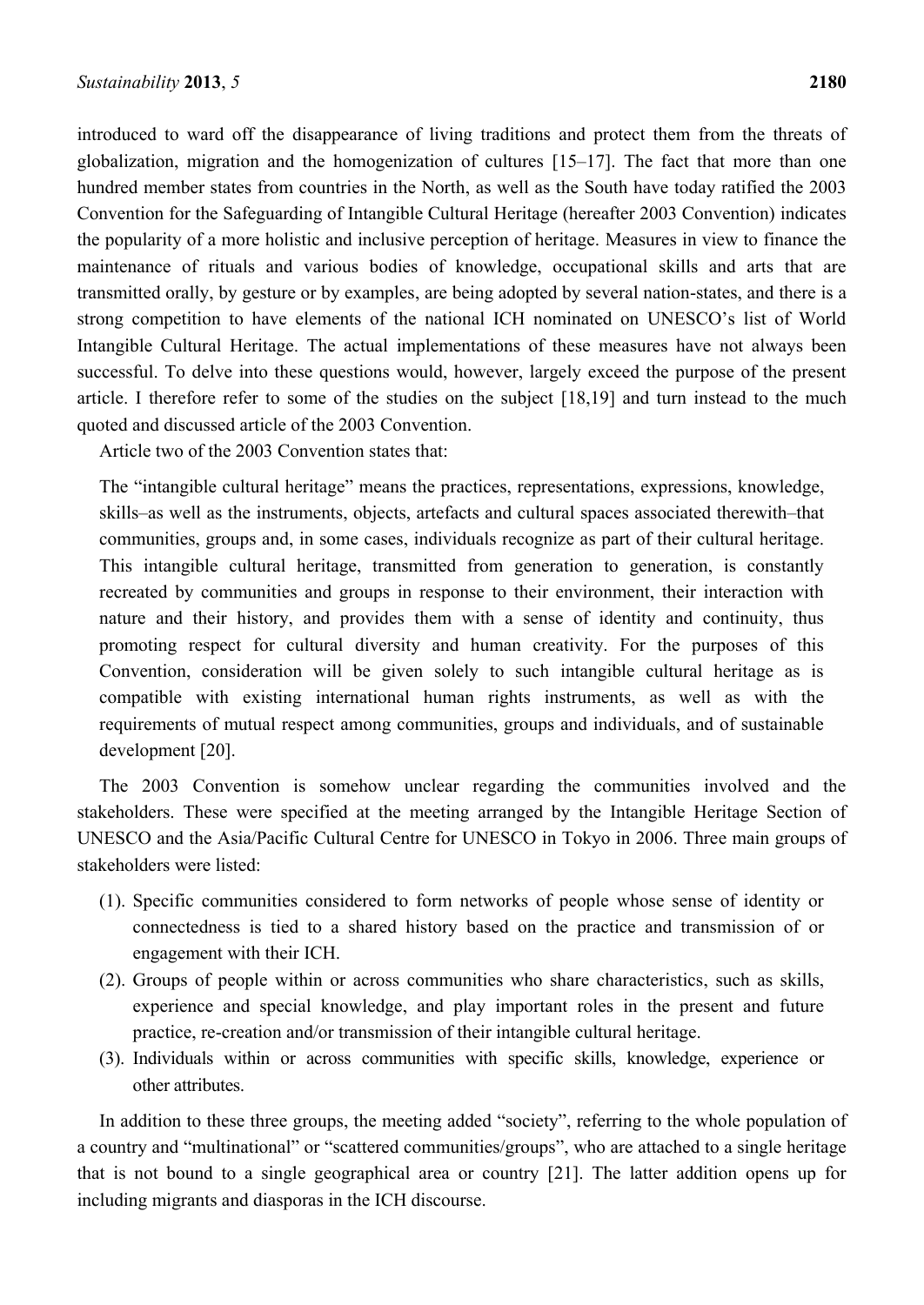People are the focal point in ICH, as it is mostly based on intergenerational transmission and "enskilled" knowledge, that is, knowledge acquired by practice and experience [22,23]. Hence, ICH encompasses cultural and social practices, ceremonies, various forms of arts and crafts, places, as well as occupational skills. The notion of safeguarding is central to intangible cultural heritage. It conveys the idea of protecting and preserving, while at the same time transmitting far and wide. It "means" measures aimed at ensuring the viability of the intangible cultural heritage, including the identification, documentation, research, preservation, protection, promotion, enhancement, transmission, particularly through formal and non-formal education, as well as the revitalization of the various aspects of such heritage" [24]. Today, the viability and sustainability of the ICH depends largely on financial resources to support it. It implies, among other things, reaching wider audiences and that the transmission of the ICH is open to communities and groups beyond closed ethnic, religious or national circles and networks. That is, in my view, where museums of cultural history can play an important role. Many ethnographic museums have already revised their museological approaches in their representations of other cultures in order to avoid their essentialization and exotification. Other museums, like folk museums and city museums, are introducing ecomuseological perspectives by actively involving members of the different communities and groups, also immigrants and diasporas, in their projects [25–27].

The commitment to sustainability is not without inconsistencies, and there is an increased awareness that tangible and intangible forms of cultural heritage are tightly interwoven. This has led several specialists in the field to question the implications of the ICH discourse. For them, cultural heritage should be perceived in terms of what Kirschenblatt-Gimblett [28,29] defines as a "metacultural production", underlining by that the economic significance cultural heritage in its multifarious forms of expression has in the different countries and among various communities and groups [30]. One has to keep in mind the strong intertwinement between the tangible and the intangible and that the intangibility of cultural heritage is articulated through the materiality of culture. Conversely, in the words of Dawson Munjeri "the tangible can only be understood and interpreted through the intangible" [31]. In exhibitions about migration and diaspora, the interdependence between tangible and intangible cultural heritage is often conveyed through objects of everyday life, such as delicately embroidered clothes or tablecloths, lace curtains, handcrafted objects, religious artefacts, musical instruments, books or calligraphed manuscripts. These items that migrants have brought with them from "home" express practices and forms of knowledge that are strongly tied to a sense of identity, to place and to memory.

Cultures never stand still; they are continuously in the making [32]. Accordingly, as a "metacultural" product", intangible heritage is attuned to changes in society, the entanglement of multiple identities and to the effects of glocalization. In her analyses of the growing attention to the significance of intangible cultural heritage within UN cultural policies, Marilena Alivizatou examines the implications it has both on the international level and in practice on the local level in museums. She points out that one of the main paradoxes proposed by UNESCO and other international and national organizations is to implement measures in "making the impermanent permanent" [33]. For museums of cultural history, it means that they need to expand on their traditional obligations of collecting, recording, safeguarding, exhibiting and educating and to elaborate new visions and methods to their museology of intangible heritage. It involves also finding ways of including the intangible heritage of minorities,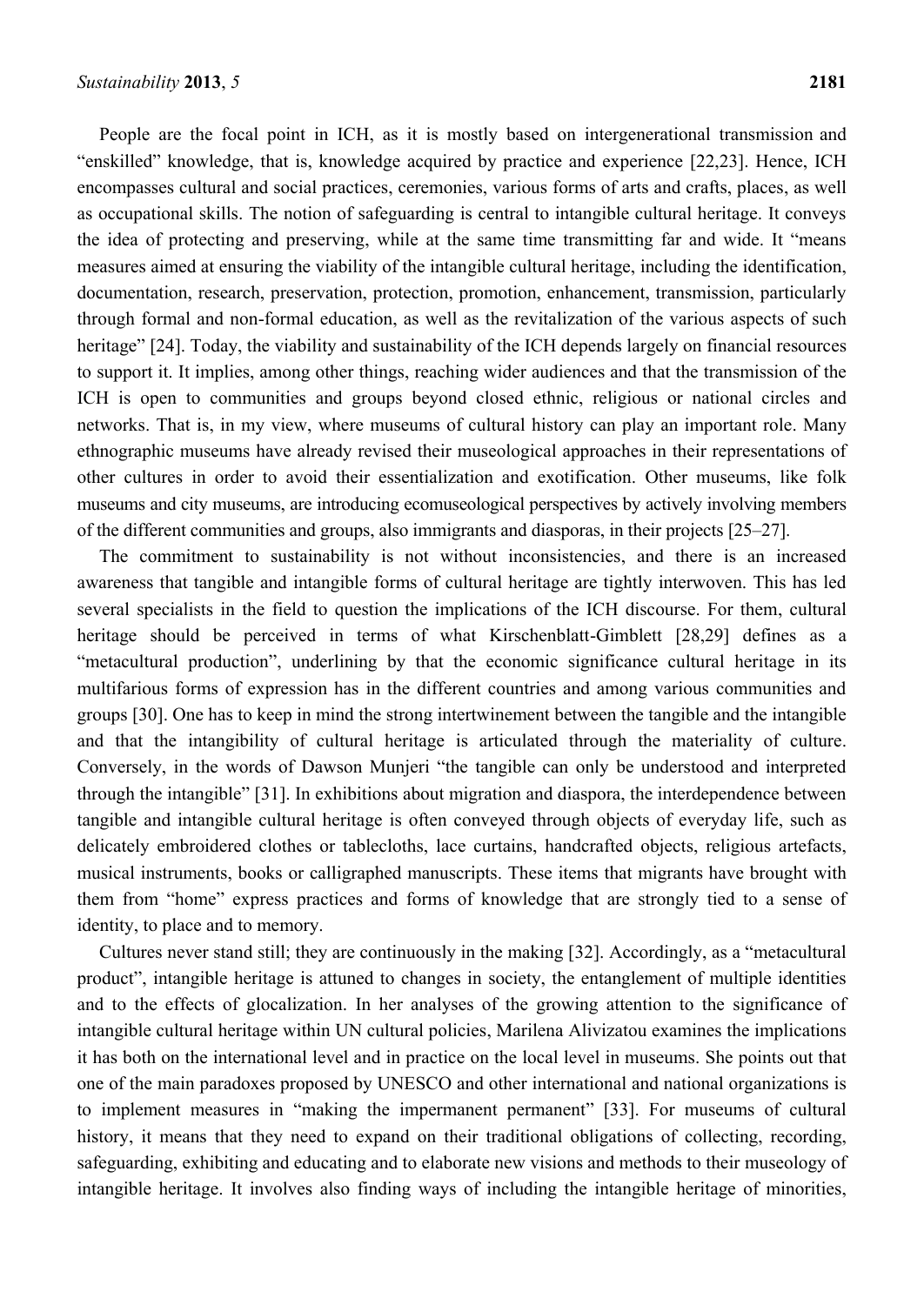whether they are indigenous, national or of foreign origin, into the broader one of the nation state. Recognition and respect for cultural diversity are the first steps in that direction.

#### **3. Acknowledging Cultural Diversity**

Charles Taylor begins his famous essay *The Politics of Recognition* by stating that identity and recognition or the absence of recognition–misrecognition-, are tightly entangled. Misrecognition, he posits, has been used as a weapon of oppression that has often been internalized by subaltern groups and led to the depreciation of their own cultures, traditions and local knowledge [34]. In a number of countries in Europe, efforts have been made towards indigenous people and national minorities who have consequently obtained the recognition of their rights. Several museums of cultural history have been attuned to these shifts and become important actors in what could be described as the politics of inclusion of these groups. Accordingly, they have introduced a museology of polyphonic narratives and intersecting gazes to give voice to the multiple, often conflicting, stories of the different nation states [35–37]. Immigrants, especially those arriving from countries in the South, are, however, still on the margin of society and, thus, not at the center of museums' programs. As I use it here, the generic term immigrant covers exiles, refugees, asylum seekers and expatriates who have left their countries of origin for various reasons and settled elsewhere. Some have stayed in the host country for generations and become part of a given diaspora.

A number of scholars have noted that the semantic value of the term diaspora has inflated during the last thirty years or so. It refers now to various types of migrant communities and displaced populations, so as to reflect various intellectual, cultural and political agendas [38]. Generally speaking, diasporas retain three main characteristics that are more or less highlighted according to the surrounding actual situations. These are their dispersion in space, their orientation to a conceptual center and the maintenance of borderlines separating them from "others". According to James Clifford, diaspora combines perceptions of "roots and routes". It evokes a separation similar to that of exile and entails to live somewhere while continuing to belong to a scattered population elsewhere. Hence, diasporic cultures and discourses are embedded in transnational belonging and networks and strive to harmonize between "separation and entanglement" [39,40]. This does not go without tensions, and the idea of undying territorial and ethnic roots and identities often pressures individuals into the constraining molds of "sameness-in-dispersal" [41]. Diasporas may also be heterogeneous, hence, transethnic, transreligious and transnational. They may, for instance, consist of racial groups, linguistic groups or religious groups. Actually, diasporas exemplify the polysemy and hybridity of "imagined" communities". They convey the idea of a composite, enduring sameness in shifting contexts; an endeavor to maintain the integrity and authenticity of one's heritage, may it be linguistic, cultural or religious, while, at the same time, accommodating changes.

As noted above, the 2003 Convention states the respect for cultural diversity and the recognition of the legitimacy of different cultural values as fundamental dimensions of IHC. The notion of cultural diversity encompasses a great number of complex issues pertaining to ethnicity, religion, social class, gender, education and economy. For museums, it entails, among others, to experiment with new approaches in representing similarities and differences and in highlighting the benefits of cultural contacts, transculturality and cosmopolitanism, more specifically, for our purpose here, everyday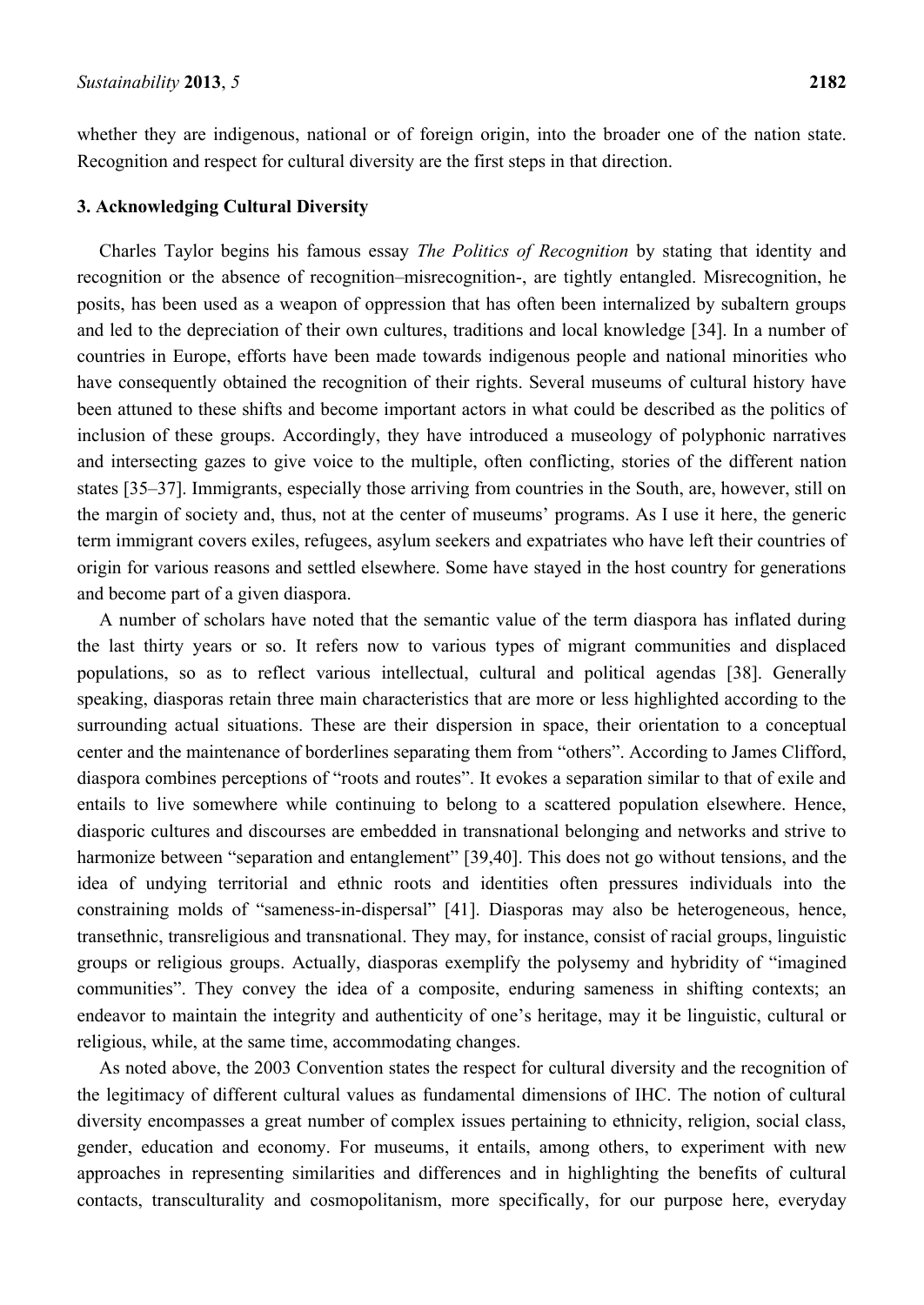cosmopolitanism. The term transculturality was introduced by Fernando Ortiz to express various stages of the process of transition from one culture to another [42]. As indicated by the prefix *trans*, transculturality conveys the idea of going beyond cultural boundaries. It requires the negotiation of difference and brings to mind images of cultural cross-fertilizations. Everyday cosmopolitanism takes us a step further. It is perceived as a state of mind, a way of managing and participating in a plurality of cultures on one's own terms. It requires a certain competence and an intellectual and aesthetic openness to different cultural experiences [43,44]. It presupposes selectivity and autonomy towards one's culture of origin. This does not mean the complete erasure of one's sense of belonging, but rather of widening it and accepting individual prismatic identities. All these processes involve openness to "bricolage", namely, of choosing and putting together in new ways. What is taken or abandoned depends on various factors tied to contexts, events and individual agency. Museums have in recent years been experimenting with ways of visualizing the intricacies of these modes of being among migrants and diasporas. The exhibition *Hijab–the right to choose* at the Oslo City Museum was an example of this trend [45,46]. The exhibition was set up at the time a heated debate about the use of the Islamic veil or *hijab* as part of the police uniform was going on in Norway. Despite a number of weaknesses in the museological approach, which I will not go into here, the exhibition succeeded, nevertheless, to convey the idea of complex identities among young women from the Muslim diaspora. It underscored their ability to improvise and innovate, while asserting their religious identity. The film made for the exhibition was an effective medium to communicate this message. It showed the participants to the project wearing the most recent models of what is today known as the "Islamic fashion" that is in vogue among women of the diaspora, as well as among young urban women in the Middle-East, North Africa and south Asia. In the film, the young heavily made-up Muslim women from the diaspora with their attractive and colorful head-covers and veils pacing the catwalk in tight-fitting clothes that revealed the curves of their bodies stood in strong contrast with the Norwegian female converts to Islam dressed in modest, wide clothes and heavy veils. Actually, as they were presented in the exhibition, the young women of the diaspora appeared to be completely in touch with the latest developments in what has become a transnational style and taste, as well as a way of being.

Immigrants do not arrive empty handed. They bring with them traditions, various types of knowledge and experiences that make up the core of their intangible cultural heritage. Trying to keep one's intangible cultural heritage alive in migratory and diasporic contexts does not mean immobility. The flow from one setting to another and the transmission and dissemination of this transferred knowledge entails a certain degree of re-interpretation and adaptation. Change is based on continuity and discontinuity, memory and amnesia. Hence, as a modality for transformation, transferred knowledge implies opening up for improvisation and innovation. For instance, dietary and culinary arts, rituals related to the cycle of life, celebrations like those tied to the spring festival of Nayruz that marks the New Year among many communities of Middle-Eastern origin or the Shi'a ceremonies of *ta'aziya* commemorating the martyrdom of Hussein, performative arts, medical practices like Chinese acupuncture and the Indian Ayurveda are attuned to new environments in order to live on through unceasing adjustments. Others are discarded and more or less forgotten, while others, again, as has been the case with the Chilean *cueca* dance during the government of Pinochet, are re-discovered and revitalized by Chilean exiles [47,48]. The different immigrant groups and diasporas act as *milieux de mémoire* or environments of memory to use the terminology of Pierre Nora [49]. As such, they are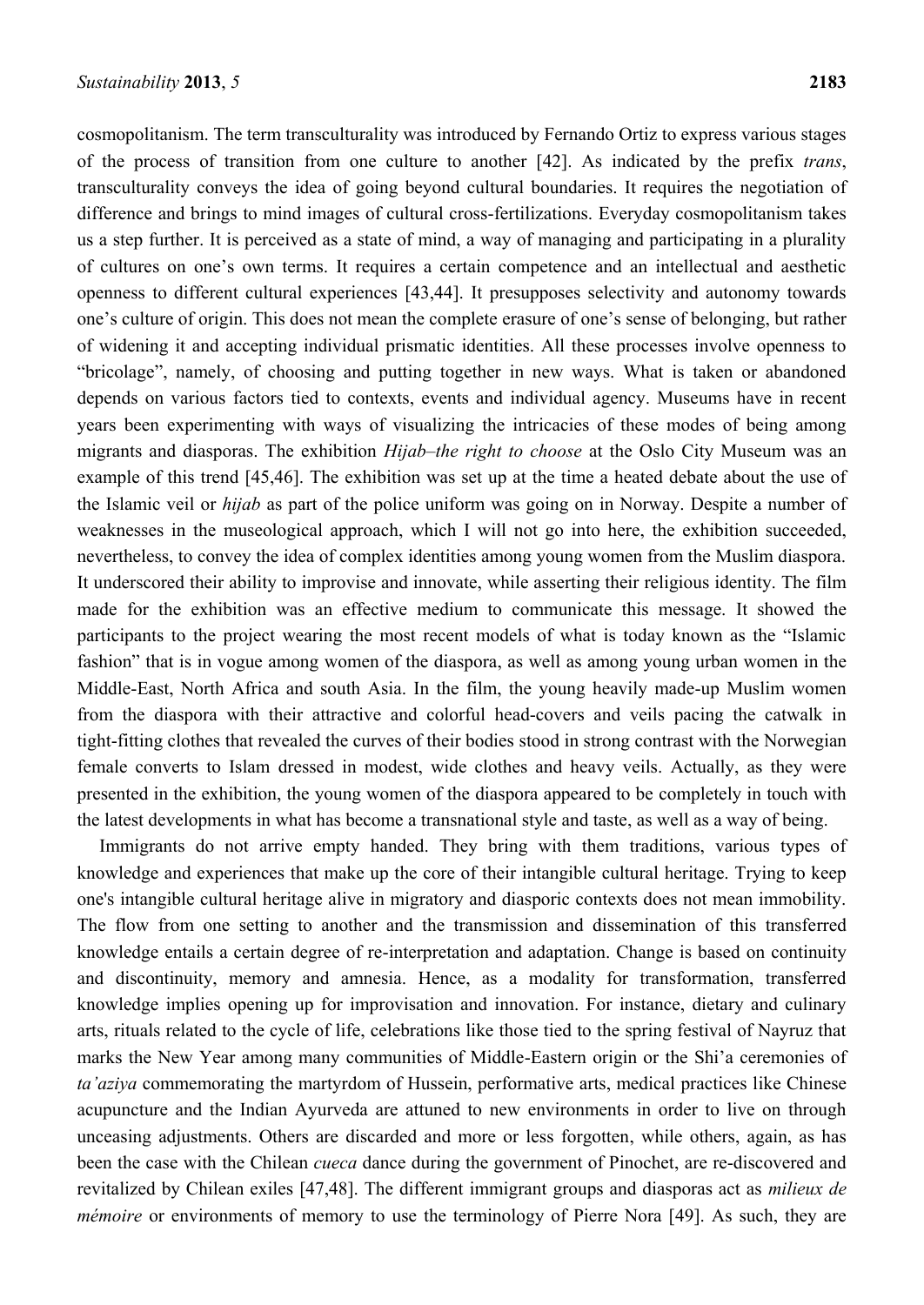main actors to museums' collaborative projects and in helping them to construct a sustainable heritage of migration and diasporas.

## **4. Participation and Collaborative Projects**

Participation is the new buzzword in the world of museums, and questions related to participation have primarily to do with social change and ideas about democracy. In her book *Museums and the Public Sphere*, Jennifer Barrett argues that in their interaction with their audiences, museums should consider the public sphere as a broad cultural sphere, a democratic public space that engages with a varied public rather than the bourgeois elite and literary public of Habermas [50,51]. An increasing number of museums of cultural history pursue today a politics of positioning and establish themselves in terms of "authorities of recognition" [52]. In order to reach these goals, they have, during the last two decades, organized "third spaces", where individuals and groups are given the opportunity of crossing the barriers of belonging and of sharing their knowledge, know-how and experiences across cultural divides [53]. These third spaces serve as "contact zones" to use the expression coined by Marie Louise Pratt and later taken up by James Clifford [54,55]. Not only do they provide the grounds for cultural encounters, but they also offer an environment of reflection where immigrants and diasporas can exchange views on the meaning and value of their heritage, on the worth of its sustainability and on ways of making this heritage known to wider audiences. One of the prevalent concerns in these museums is the management and implementation of various forms and objectives of audience participation. Audience participation in museums is very much inspired by management methods of outsourcing and the media's *user-generated contend* (UGC) and CNN's *iReport*, where the user, *i.e.*, the audience, elaborates the substance and subject matter. Katherine Goodnow distinguishes four forms of participation in museums. These are: access, reflection, provision and structural involvement. All four bring out the significance of both museum and audiences' interests [56].

The first, participation at the level of *access*, goes from physical design with the provision of ramps and lifts, alternative maps to forms of storytelling that include braille, films, soundscapes, multimedia devices, information placed at differing heights and online. It also addresses access in relation to cost and whether museums should have free entrance, as well as developing outreach programs. The second, participation by *reflection*, stems from a shift in the museums' perception of their changing role in society and their need to attract diverse audiences and to retain their interest. Participation by way of *provision* involves community members. People from different backgrounds are asked to donate artefacts, memories and personal stories to enhance and add value to an exhibition or to make up the core of a program. For museums, these provisions serve several functions. Personal stories fill in the gaps of authorized narratives and, in addition, impart drama and an emotional effect to exhibitions. They may also bring some corrections to the curators' expertise and interpretation. Participation by provision has opened the way to *structural involvement* and the recognition of communities, groups and individuals as significant contributors to the main narrative of the nation. Both participation by way of provision and structural involvement are loosely inspired by principles of ecomuseology and the active commitment of communities. In practice, museums mix these two last approaches in what could be described as participation by endowment, that is, by making a donation that becomes a source of income for the museum.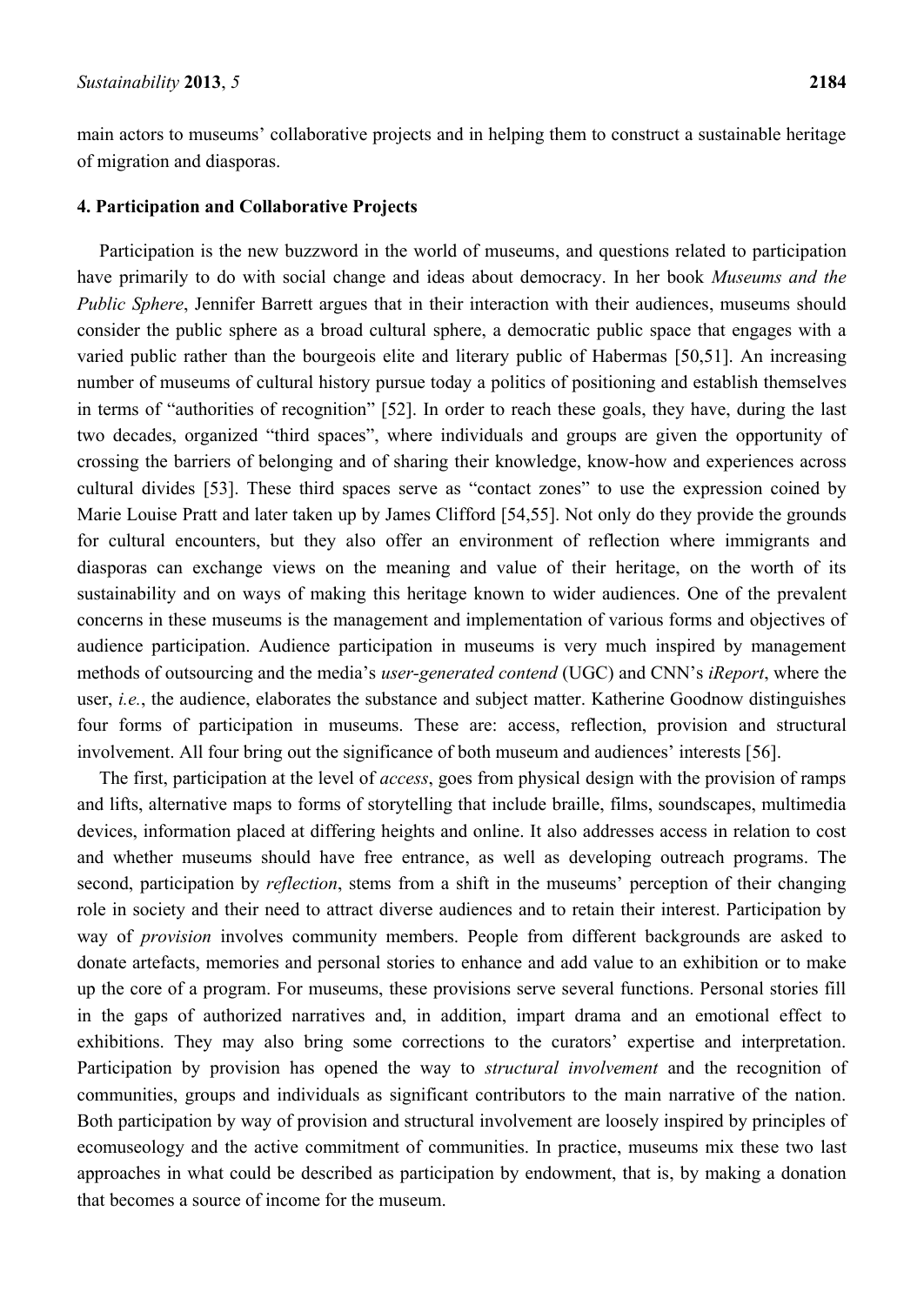In his seminal work *Essai sur le don*, Marcel Mauss [57] examined how the exchange of objects between groups builds up relationships between them. He argued that in so-called archaic societies, gifts contribute in building up alliances and networks. This entails an obligation to give, to receive and, most importantly, to reciprocate. The gift according to Mauss rests on immaterial values that keep up relationships between people or groups. It involves reciprocity and an obligation to pay back a debt. An endowment is a gift to be fructified. It is normally made to an institutions or groups of individuals on the understanding that they will develop the fund for a stipulated period of time. Thus, there are strings attached to an endowment and the conditions that are set bind both the donor and the beneficiary. The bond between the two may be severed if the provisions of the endowment are not respected or in case of conflicts whether these are within the diasporic milieu, as it often happens or between members of a community and the museum. Endowments to museums can take different forms. They may, for instance, be tied to fundraising, bequeathing a private collection or to voluntary work of some sort.

In exhibitions treating migration and diasporas, participation by endowment is done by relying on donations or loans of different kinds of objects oral history, life stories and performance. The London Museum set the tone in 1993 with *The Peopling of London*. The exhibition showed that cultural diversity in London can be traced back to prehistoric times and brought to light the history of eighteen communities of foreign origin and their impact on the social, cultural and economic life of the city. The exhibition was conceived as a collaborative project where members of the different communities were consulted. Additionally, many of them complemented the material that was already in the museum's collections by lending some of their personal belongings to the exhibition. The pattern was developed further by the Cité nationale de l'histoire de l'immigration in Paris (CNHI), where the permanent exhibition, *Repères*, investigates the steps towards integration and assimilation by mixing history and memory [58]. The CNHI did not have a pre-existent collection and, therefore, depends largely on donations to build one up. So far, the collection consists of a mixture of tangible, intangible and e-tangible items, such as photographs, letters, objects and instruments used in daily life, as well as oral testimonials, personal videos and digital self-presentations. Different people recount snippets of their lives and share some of their experiences and knowledge with the public. The individual life stories are also available on the web-pages of the CNHI and may be accessed online. The section entitled *Diversité* shows the manifold contributions immigrants brought to French society. These go from objects of practical character, such as simple kitchen utensils to more sophisticated innovations in the industrial sector, to more immaterial items, such as contributions to the arts, literature, sports and cultural life. A table provided with screens invites visitors to discover how the French language has through centuries been enriched by the integration of foreign words. In the section called *Gallerie des dons* (Gallery of donations), we find identity papers, certificates and diplomas of individuals who have come to France from various parts of the world and at different periods. The explanatory texts provide biographical information about each person and place them within the wider geo-political and historical context of migration.

The Intercultural Museum (IKM), which is today a section of the Oslo Museum, offers another example of participation by endowment [59,60]. It was first used during the 1990s for the series of exhibitions related to ceremonies, traditions and practices related to the lifecycle from birth to death. Here, people from various ethnic and religious backgrounds came together to exchange their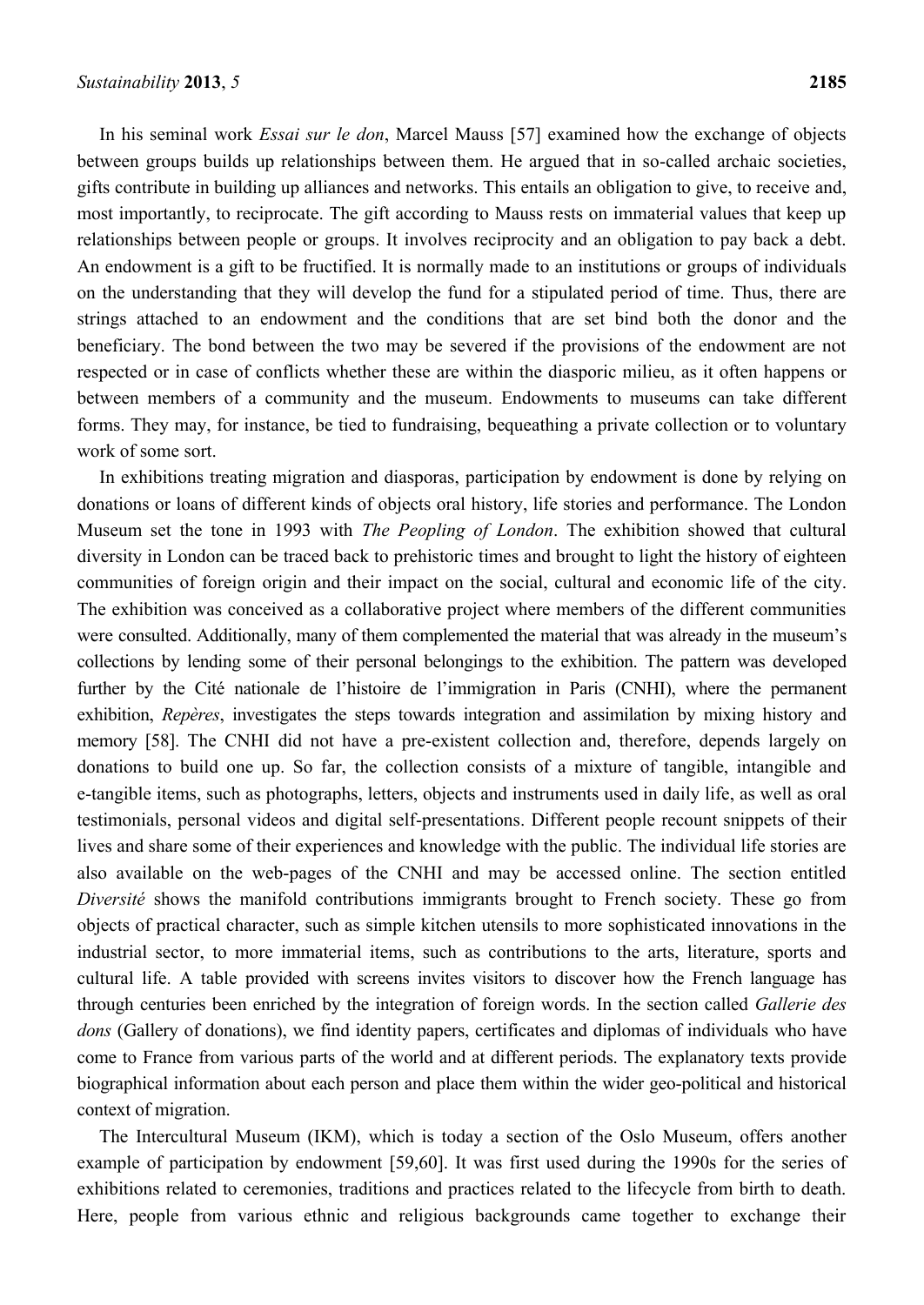knowledge, know-how and experiences around these topics. The current exhibition *Our Sacred Spaces*, which introduces six religious communities in the counties of Oslo and Akershus, was also conceived by relying on the gift of such an intangible heritage as religion may represent. The aim of this exhibition is to show Norway's religious diversity and encourage dialogue and respect between people of different religions. Interactivity and performance are major characteristics of *Our Sacred Spaces*, and the visitors—mostly school children—take part in the scenography. They are, for instance, invited to take off their shoes, wash their hands, cover their heads, light candles, burn incense, write down their thoughts about love on a blackboard and reflect on the meaning of faith and belief [61,62]. The places of worship of the different religious communities represented in this exhibition have been exactly reproduced to scale. Photographs, texts and videos show how the rituals and religious celebrations are performed and also how they are adjusted to local contexts. For instance, a video in the section about Hinduism shows how the Tamil community of the Sivasubra Manyar Alam temple has adapted the ritual bathing of the deity during the Tiruvella festival to local environments by performing it in a nearby lake.

## **5. Concluding Remarks**

Once in the museum, the intangible heritage of migration and diasporas risks petrification and, thus, loses some of its fundamental dimensions, namely, improvisation and adaptation. For instance, the video showing the Tiruvella festival was shot several years ago and has been shown since; any changes brought to the ritual during that time have gone unrecorded. To avoid these kinds of discrepancies and in order to keep the intangible heritage alive, museums, such as the CNHI and IKM, try out different approaches borrowed from ecomuseology and organize various activities and events in the form of lectures, creative workshops for adults and children, concerts, theatre and dance performances. This is usually done in connection with special venues related, for instance, to the presence of touring artists, performing groups and to new exhibitions. Performance in museums entails displaying various forms of knowledge, know-how, arts and crafts in re-created cultural contexts [63]. Accordingly, a traditional *kathak* dance from India, a classical *maqam* concert or a Mevlevi Sema ceremony from Turkey have to be choreographed so as to suit the setting of the museum in regard to a more restricted time to perform in, the space of the stage and also audience behavior.

Extending the idea of the gift to museums and to participation by endowment, we may infer that by donating various kinds of objects, their life stories and sharing their living traditions, knowledge, practices and experiences individuals of immigrant and diasporic milieus provide the basis on which the intangible cultural heritage of migration and diasporas is being shaped. In addition, they enrich the collections that are kept in the museum and contribute to reaching out to a broader audience. Thus, they bind and bound these institutions and have an impact on the host country's politics of integration. Conversely, in addition to prompting self-esteem and a sense of pride about one's cultural background, museums give immigrants and diasporas the means to re-appropriate their own cultures and to transform their living traditions and enskilled knowledge into intangible heritage. For the younger generation, such events may (re)connect them with the ICH of their families and countries of origin. However, in order to enhance and safeguard the sustainability of that heritage, museums have to be attentive to the ways this intangible heritage is redefined to suit new environments. They have to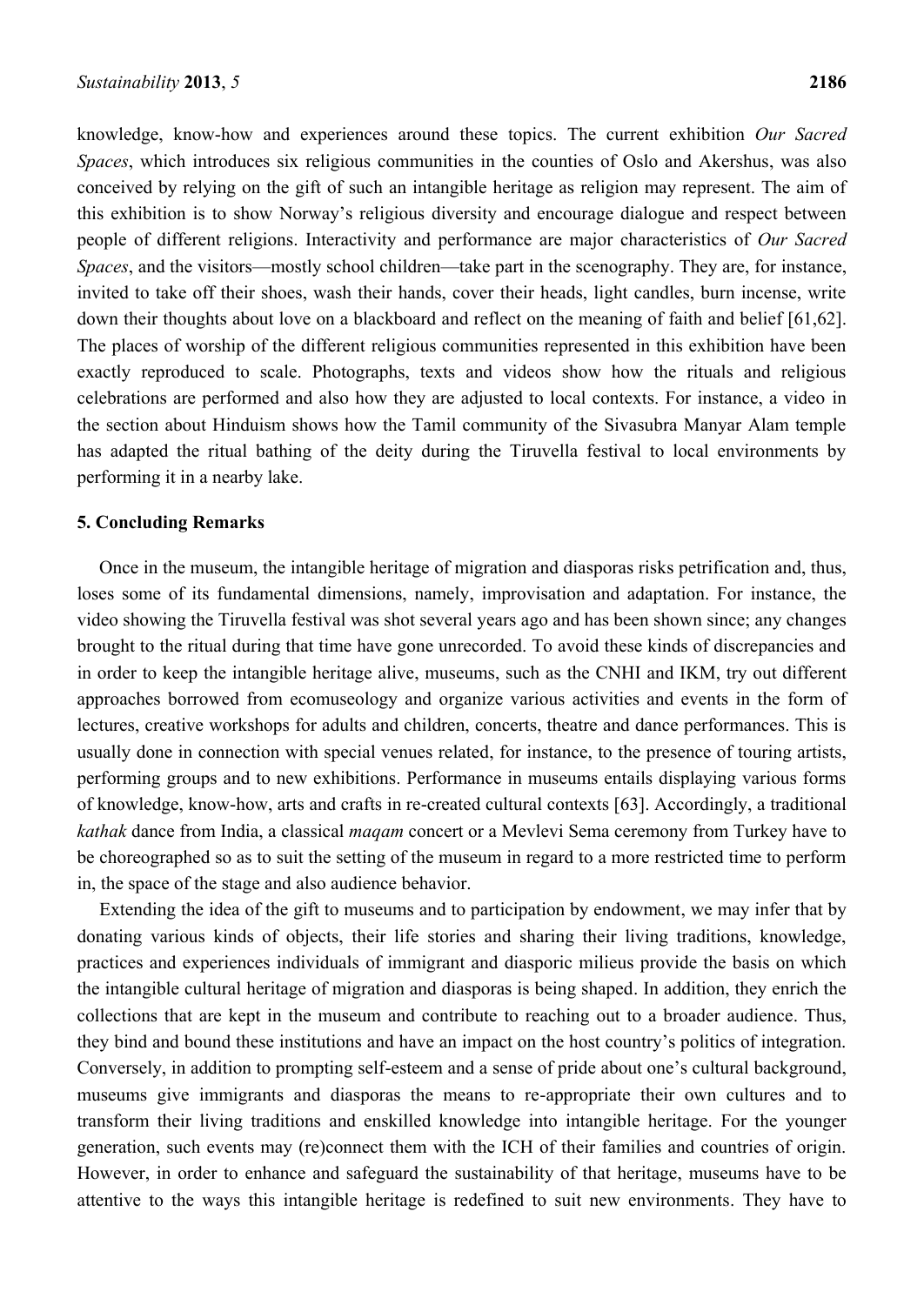continuously assess whether its viability as a vehicle of social and cultural learning has any significance for a community or if, in reality, it signifies a process of essentialization and a door towards the commodification of heritage

Participation by endowment has, as mentioned earlier, its limitations. These have to do with internal conflicts in the diasporic milieus, institutional restricted economies and broader political realities. Further, donors may contest the manner in which their gifts are being used in an exhibition or the museum may find the interference of donors deterrent to the realization of their plans. To avoid any misunderstandings in their collaborative projects, museums ought to clarify the premises on which they are built. Ultimately, it is the museum who sets the structure on which to construct the heritage of migration and diasporas and who decides on its sustainability.

## **Conflict of Interest**

The author declares no conflict of interest.

## **References and Notes**

- 1. Babelon, J.-P.; Chastel, A. *La Notion de Patrimoine* (in French); Liana Levi: Paris, France, 1994.
- 2. Lowenthal, D. *The Past is a Foreign Country*; Cambridge University Press: Cambridge, UK, 1985.
- 3. Lowenthal, D. *The Heritage Crusade and the Spoils of History*; Viking: London, UK, 1997.
- 4. Smith, L. *The Uses of Heritage*; Routledge: London, UK, 2006.
- 5. Ashworth, G.J.; Graham, B.; Turnbridge, J.E. *Pluralising Pasts: Heritage, Identity and Place in Multicultural Societies*; Pluto Press: London, UK, 2007.
- 6. Merriman, N. *The Peopling of London: Fifteen Thousand Years of Settlement from Overseas*; The Museum of London: London, UK, 1993.
- 7. Naguib, S.A. Reconciling History and Memory at the Cité Nationale de l'Histoire de l'Immigration in Paris. In *Museums, New Media and Refugees: Forms and Issues of Participation*; Skartveit, H., Goodnow, K., Eds.; Berghahn Books: New York, NY, USA, 2010; pp. 47–58.
- 8. Innvandrere og norskfødte med innvandrerforeldre, 1.januar 2013. Available online: http://www.ssb.no/befolkning/statistikker/innvbef/ (accessed on 24 April 2013).
- 9. Innvandring 2012. Available online: http://www.utviklings-og-kompetanseetaten.oslo. kommune.no/oslostatistikken/innvandring/ (accessed on 24 April 2013).
- 10. Bodo, S. Museums as Intercultural Spaces. In *Museums, Equality and Social Justice*; Sandell, R., Nightingale, E., Eds.; Routledge: London, UK, 2012; pp. 181–191.
- 11. Article 1 of the UNESCO Convention Concerning the Protection of the World Cultural and Natural Heritage of 1972. Available online: http://whc.unesco.org/en/conventiontext/ (accessed on 24 April 2013).
- 12. The Fourth Pillar of Sustainability: Culture's Essential Role in Public Planning. Available online: http://www.culturaldevelopment.net.au/community/Downloads/HawkesJon(2001)TheFourthPillar OfSustainability.pdf (accessed on 24 April 2013).
- 13. Culture as the Fourth Pillar of Sustainable Development. Available online: http://www.fao.org/ sard/common/ecg/2785/en/Cultureas4thPillarSD.pdf (accessed on 24 April 2013).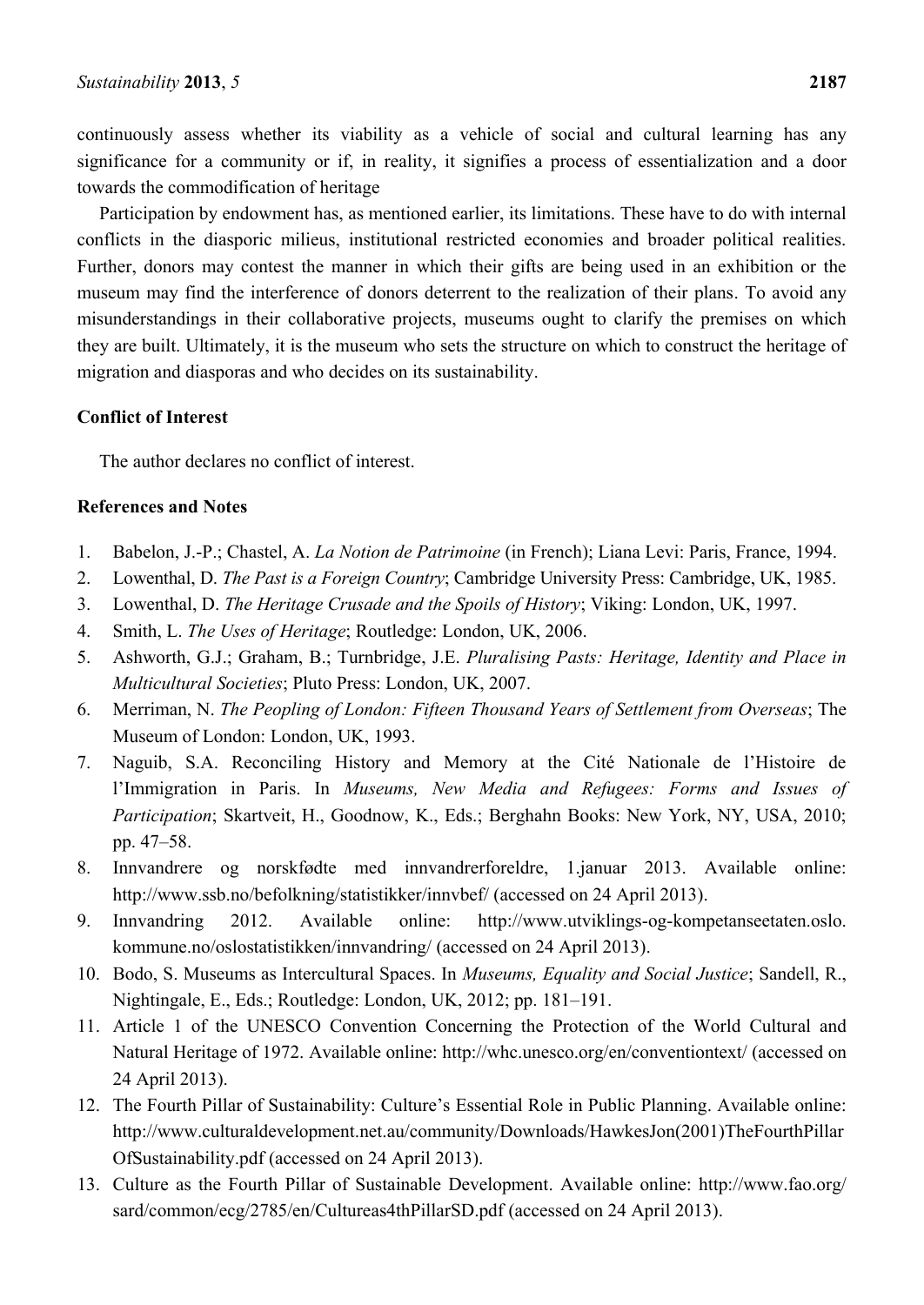- 14. Duxbury, N.; Gillette, E. Culture as a Key Dimension of Sustainability: Exploring Concepts, Themes, and Models. Available online: http://cultureandcommunities.ca/downloads/WP1- Culture-Sustainability.pdf (accessed on 24 April 2013).
- 15. The World Heritage Convention (WHC) of 1972 included tangible heritage and natural heritage. Available online:<http://whc.unesco.org/en/about/> (accessed on 24 April 2013).
- 16. UNESCO World Heritage Centre. Available online: http://whc.unesco.org/en/list (accessed on 24 April 2013).
- 17. The Convention for the Safeguarding of the Intangible Cultural Heritage (ICH) was established in 2003. Available online: [http://www.unesco.org/culture/ich/index/](http://www.unesco.org/culture/ich/index) (accessed on 24 April 2013).
- 18. Kurin, R. Safeguarding Intangible Cultural Heritage: Key factors in Implementing the 2003 Convention. *IJIH* **2007**, *2*, 10–20.
- 19. Smith, L., Akagawa, N., Eds. *Intangible Heritage*; Routledge: London, UK, 2009.
- 20. Text of the Convention for the Safeguarding of Intangible Cultural Heritage. Available online: http://www.unesco.org/culture/ich/index.php?lg=en&pg=00006/ (accessed on 24 April 2013).
- 21. Cang, V.G. Defining Intangible Cultural Heritage and its Stakeholders: The Case of Japan. *IJIH* **2007**, *2*, 46–55.
- 22. Stefano, M.L.; Davies, P.; Corsane, G. Touching the Intangible:An Introduction. In *Safeguarding Intangible Cultural Heritage*; Stefano, M.L., Davis, P., Corsane, G., Eds.; The Boydell Press: Woodbridge, UK, 2012; pp.1–5.
- 23. Ingold, T. Making Culture and Weaving the World. In *Matter, Materiality and Modernity Culture*; Graves-Brown, P., Ed.; Routledge: London, UK, 2000; pp. 50–71.
- 24. Convention for the Safeguarding of the Intangible Cultural Heritage. Available online: http://unesdoc.unesco.org/images/0013/001325/132540e.pdf (accessed on 24 April 2013).
- 25. Alivizatou, M. *Intangible Heritage and the Museum*; Critical Cultural Heritage Series; Left Coast Press Inc.: Walnut Creek, CA, USA, 2012.
- 26. Macdonald, S. Memorylands. In *Heritage and Identity in Europe Today*; Routledge: London, UK, 2013.
- 27. Naguib, S.-A. The One, the Many and the Other. Revisiting Cultural Diversity in Museums of Cultural History. In *National Museums in a Global World;* NaMu III, 2007; Linköping University Electronic Press: Linköping, Sweden, 2007; pp. 5–19. Available online: http://www.ep.liu.se/ecp/ 031/001/ecp0703101.pdf (accessed on 24 April 2013).
- 28. Kirschenblatt-Gimblett, B. Intangible Heritage as Metacultural Production. *Museum International* **2004**, *56(1–2)*, 52–65.
- 29. Kirschenblatt-Gimblett, B. World Heritage and Cultural Economics. In *Museums Frictions: Public Cultures/Global Transformations*; Karp, I., Kratz, C., Szwaja, L., Ybarra-Frausto, T., Eds.; Duke University Press: Durham, UK, 2006; pp. 161–203.
- 30. Ruggles, D.F.; Silverman, H. From Tangible to Intangible Heritage. In *Intangible Heritage Embodied*; Ruggles, D.F., Silverman, H., Eds.; Springer: Dordrecht, Germany, 2009; pp. 1–14.
- 31. Munjeri, D. Tangible and Intangible Heritage: from Difference to Convergence. *Museum International* **2004**, *56*, 12–20.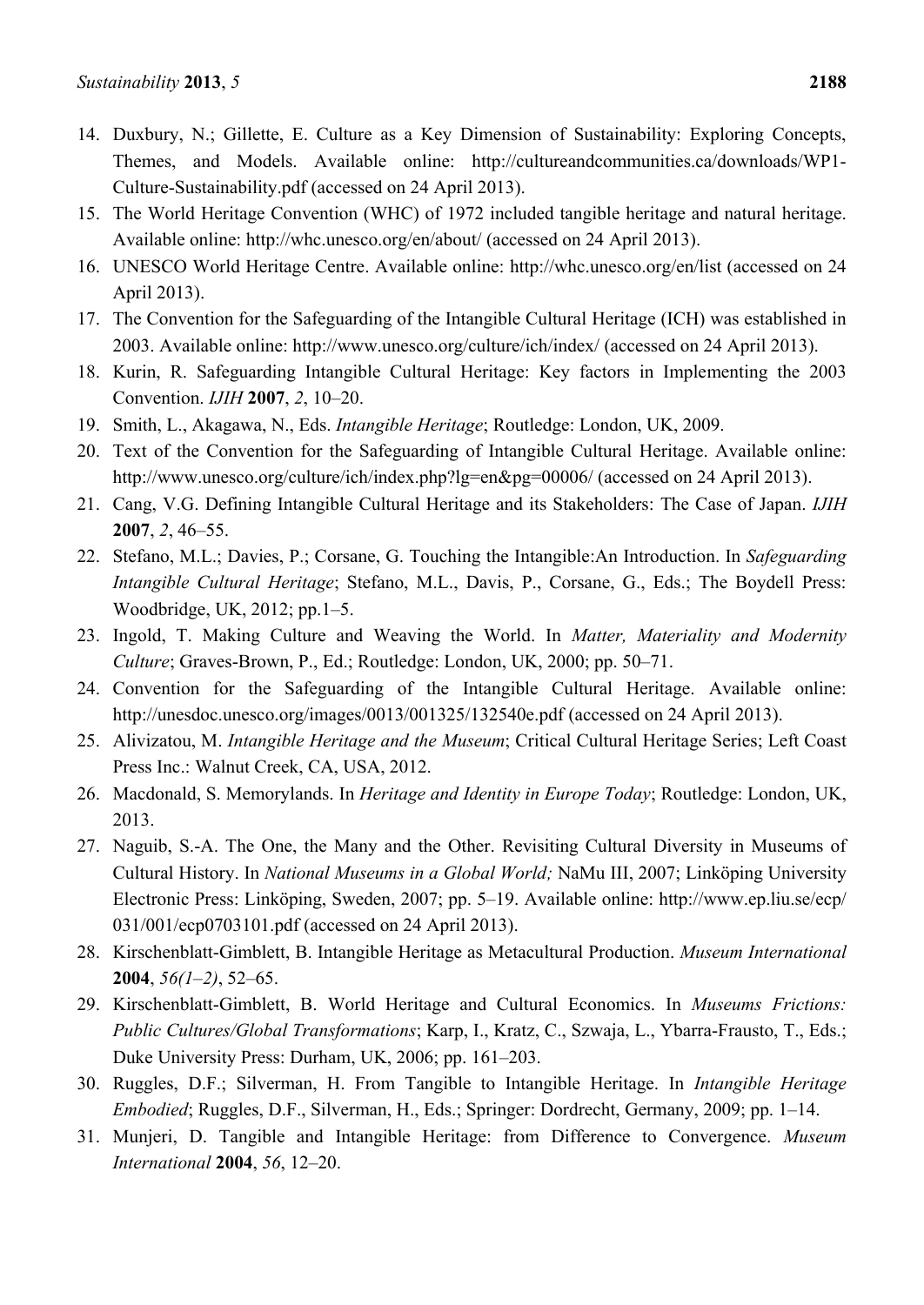- 32. Naguib, S.-A. The Temporalities of Cultural Memory. In *Moving Matters/Ethnoarchaeology in the Near East*; Wendrich, W., van der Kooij, G., Eds.; Research School of Asian, African, and Amerindian Studies, Universiteit Leiden: Leiden, The Netherlands, 2002; pp. 181–187.
- 33. Alivizatou, M. The Paradoxes of Intangible Heritage. In *Safeguarding Intangible Cultural Heritage*; Stefano, M.L., Davis, P., Corsane, G., Eds.; The Boydell Press: Woodbridge, UK, 2012; pp. 9–21.
- 34. Taylor, C. The Politics of Recognition. Available online: http://elplandehiram.org/documentos/ JoustingNYC/Politics of Recognition.pdf (accessed on 24 April 2013).
- 35. Naguib, S.-A. The Aesthetics of Otherness in Museums of Cultural History. *Tidskrift for kulturforskning* **2004**, *3*, 5–21.
- 36. Naguib, S.-A. *Autres temps, autres regards : Représentations de l'altérité au musée d'Histoire culturelle de l'université d'Oslo* (in French); Histoire de l'art: Paris, France, 2007; pp. 49–160.
- 37. Naguib, S.-A. Representasjoner av kulturmangfold i kulturhistoriske museer. In *Samling og museum. Kapitler av Museenes Historie, Praksis og Ideology* (in Norwegian); Rogan, B., Amundsen, A.B., Eds.; Novus Forlag: Oslo, Norway, 2010; pp. 277–293.
- 38. Brubaker, R. The ―diaspora‖ diaspora. *Ethnic Racial Studies* **2005**, *28*, 1–19.
- 39. Clifford, J. Diasporas. *Cultural Anthropology* **1994**, *9*, 302–338.
- 40. Clifford, J. *Routes: Travel and Translation in the Late Twentieth Century*; Harvard University Press: Cambridge, MA, USA, 1997; pp. 244–277.
- 41. Ang, I. On Not Speaking Chinese. In *Living between Asia and the West*; Routledge: London, UK, 2001; p. 13.
- 42. Ortiz, F. *Cuban Counterpoint: Tobacco and Sugar*; Duke University Press: Durham, UK, 1995.
- 43. Hannerz, U. *Transnational Connections: Culture, People, Places*; Routledge: London, UK, 1996.
- 44. Vertovec, S., Cohen, R., Eds. *Conceiving Cosmopolitanism:Theory, Context, and Practice*; Oxford University Press: Oxford, NY, USA, 2002.
- 45. Hijab–med rett til å velge*.* Available online: http://www.oslomuseum.no/ (accessed on 24 April 2013).
- 46. Naguib, S.-A. Engaging with Gender and Diversity in Museums of Cultural History. *ARV Nordic Yearbook Folklore* **2011**, *67*, 111–128.
- 47. Naguib, S.-A. Mosques in Norway*.* In *The Creation and Iconography of Sacred Space*; Novus forlag: Oslo, Norway, 2001; The Institute of Comparative Research in Human Culture, serie B: Skrifter CVII; pp. 88–94.
- 48. Knudsen, J.S. Traditional Dance in the Immigrant Community–A Chilean Example. In *Meetings at the Crossroads. Studies of Multilingualism and Multiculturalism in Oslo and Utrecht*; Hvenekilde, A., Nortier, J., Eds.; Novus forlag: Oslo, Norway, 2001; pp. 329–340.
- 49. Nora, P. Entre mémoire et histoire: La problématique des lieux de mémoire (in French). In *Les lieux de mémoire*; Nora, P., Ed.; Gallimard: Paris, France, 1984; pp. xvii–xlii.
- 50. Barett, J. *Museums and the Public Sphere*; Wiley-Blackwell: Chichester, UK, 2011.
- 51. Habermas, J. *The Structural Transformation of the Public Sphere: An. Inquiry into a Category of Bourgeois Society*; MIT Press: Cambridge, MA, USA, 1989.
- 52. Feuchtwang, S. Loss, Transmissions, Recognitions, Authorisations. In *Regimes of Memory*; Radstone, S., Hodgins, K., Eds.; Routledge: London, UK, 2003; pp. 76–89.